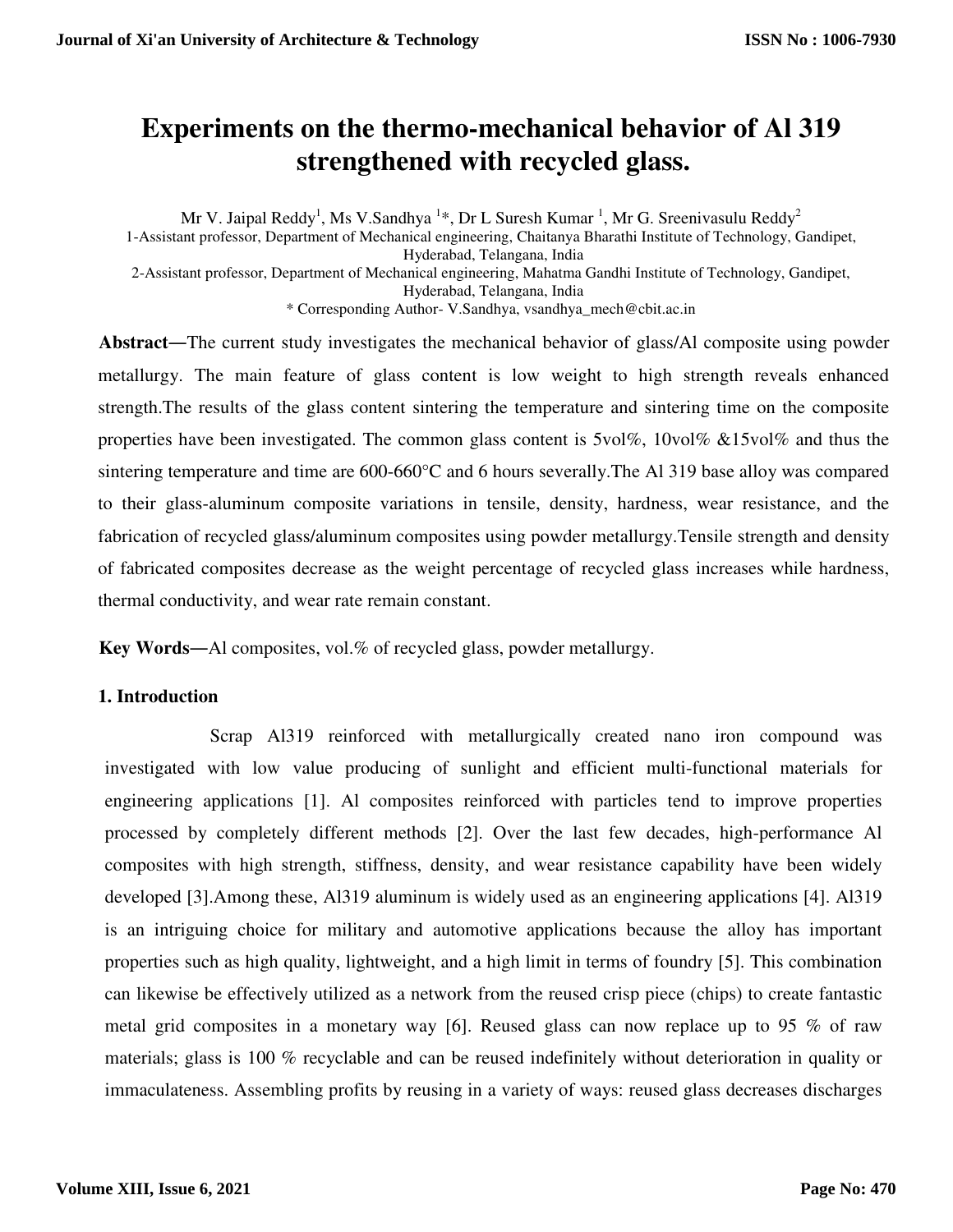and utilization of crude materials, extends the life of plant, for example, heaters, and saves vitality, and aluminum mixture reusing is likewise playing an important role in the automobile industry.

Powder metallurgy method for glass/aluminum network composites planning. The prepared composites have a high glass content, are transportable, and have a high scraped area opposition [7].Powder metallurgy(PM) course is one of the alluring techniques for metallic froths generation since it takes into account preparing of wide range segments and close net molded geometries froths and in addition the froths with necessary sandwich structure. Broad scientists have been completed to create Al combination froths by the solid route [8]. Lightweight has turned into a critical perspective with a specific end goal to decrease Co2 outflows in the car and enhancing range in electric vehicles thus lightweight materials, for example, aluminum, magnesium or composite materials are in effect broadly examined for car applications [9]. The sinter capacity of Al combination powder metallurgy PM amalgam was explored. Financially accessible Aluminum alloy319 has been uniaxially squeezed compacts in the scope of 100– 500 MPa were sintered at temperatures in the scope of 610– 660°C. The explored composite demonstrates a decent sintering reaction and 98% hypothetical thickness (TD) was accomplished. An ideal sintering profile has been chosen and the mechanical properties were estimated, for example, hardness, elasticity esteems acquired were near the modernly distributed qualities. Notwithstanding the sintering and warmth treatment, the microstructure of sintered material has been inspected and portrayed utilizing optical and filtering electron microscopy [10]. In general, the advanced basic composites use fiberglass, carbon/graphite, boron, Kevlar (aramid), and other natural materials, emphasizing the primary properties of lightweight, higher solidity, and solidity. These fortifying effects of fiber fortifications in composites are influenced by the number of strands (fiber-sap proportion), type of filaments, and fiber introduction in the direction of burdens. [11]. Crack initiation in particulate composites is related to molecule break, interfacial-network disappointment, and incorporation break, depending on the specific composite and lattice condition. [12] Formal paraphrase in the current study, Al319 alloys with varying mesh sizes were used as reinforcement materials [13].

#### **2. Experimental details**

Ball with substantial size is chosen which is advantageous to the processing of aluminum combination 319. The dry ball processing is completed in the level jug containing balls, powder and a procedure controlling operator. Aluminum compound 319 of 15g, 900g of tempered steel balls with a breadth of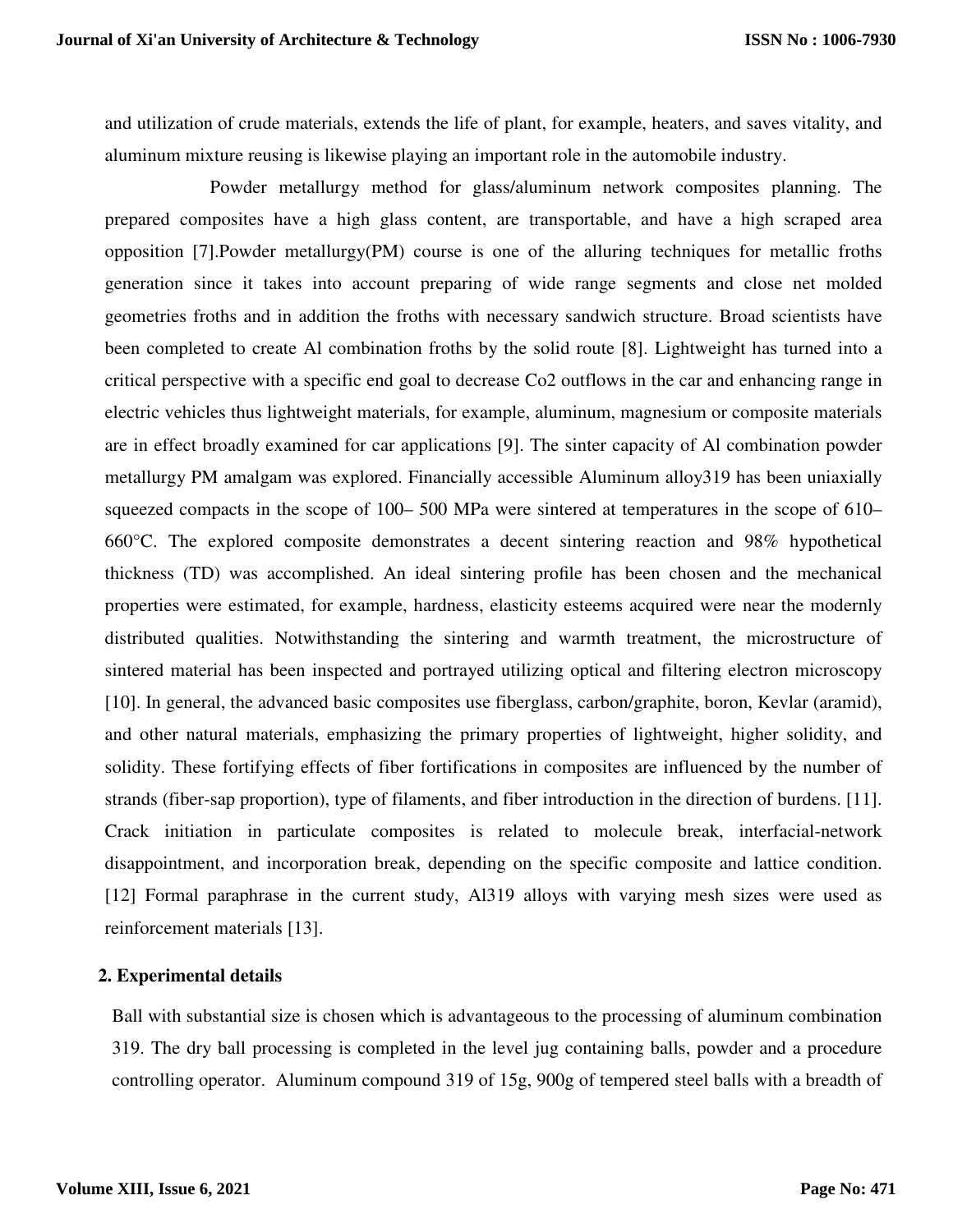16mm, and 3wt% of stearic corrosive are utilized as a part of this procedure. Aluminum compounds 319 were cut into strips each with a length of 6mm. These strips are utilized as the underlying processing materials for additionally preparing. The constant processing procedure ought to be proceeded for 45 h at a rotational speed of 100 rpm by cooling with the assistance of the cooling operator. A lot of stearic corrosive is utilized which decreases grinding between aluminum amalgam 319 and the processing device that dispenses with warm. The Chemical composition of scrap A319 is Cu(0.19), Fe(0.20), Mg(0.25), Si(6.5-7.5), Ti(0.20), Zn(0.10) remaining Al content. Die is prepared from the P20 carbon steel which is machined in the CNC lathe machine with required dimensions. Details of prepared composites presented Table.1.

| Table.2: produced composites details |
|--------------------------------------|
| Composite mixture                    |
| $100\%$ Al + 0% Glass                |
| $90\%$ Al + $10\%$ Glass             |
| $80\%$ Al + 20% Glass                |
| 70% Al + 30% Glass                   |

### **2.1 Metal matrix mixing and compacting process**

There are two sorts of powder blending techniques that are dry blending and wet blending. In the examination, dry blending is difficult to be equivalent and takes a moderately prolonged stretch of time. Then again, wet blending needs a lot of solvents, and the blend needs drying before being smothered, and if the drying procedure is timely, it could without much of a stretch prompt surface oxidation or sintered permeable surface. The preparatory property test demonstrates that the readied material isn't essentially extraordinary inconsistency and quality properties by methods for dry blending and wet blending. Along these lines, in future testing and generation, we, as a rule, receive dry blending. We have explored the impact of different sorts of ointments on the concealment procedure. The outcomes demonstrate that under high weight, the impacts of the ointment on the concealment procedure are very unique. In which,  $MoS<sub>2</sub>$  is costly; a few fold the amount of as calcium stearate. In the meantime, calcium stearate grease and framing are great under various weights, totally meeting creation necessities. Along these lines, in this investigation, shaping operator and ointment are calcium stearate, which is shoddy and stable.Because the length-diameter ratio of the sample is small in this study, we use the one-way compacting method. Previous research has shown that when the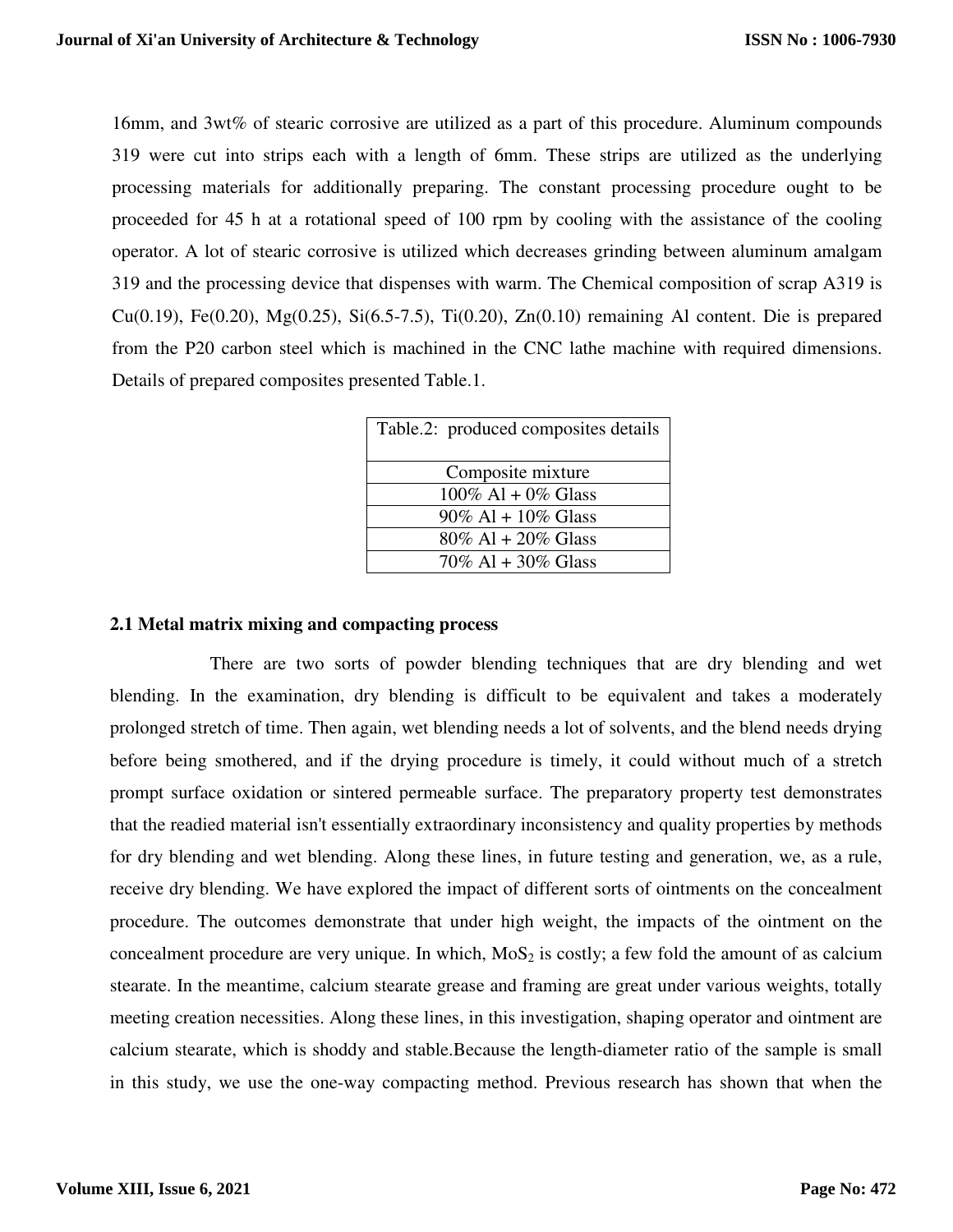pressure is not too high (no cracks in compaction), the relative density of the product increases as the compacting pressure increases. With respect to the constant and equipment, use a 300tone machine to compact products, with a pressure of about 300MPa and a holding time of 2 minutes.

This study conducts numerous tests to determine the effect of temperature on the sintering process. The test temperature range is  $590^{\circ}$ C –  $700^{\circ}$ C, and the results show that at the same temperature, the densification coefficient changes little for compacts with different glass content, whereas the temperature influence is significant for compacts with the same glass content. It can be seen that the densification coefficient of products increases with increasing temperature.The reason for this is that as the temperature rises, the mutual diffusion coefficient of the sintering system rises, as does atomic activity and sintering. Meanwhile, the glass particles segregate and obstruct the Al, making grain growth difficult. However, the higher the sintering temperature, the better; if the temperature is too high, liquid aluminum will flow out of the block, causing the product to change significantly in shape and size. Given the foregoing considerations, the sintering temperature of the product is set at around  $700^{\circ}$ C in the study.

#### **2.2Thermal Conductivity Testing and Procedure:**

Thermal conductivity in "thin" materials, also known as "thermal interface materials." Materials that are "thin" are those that are less than 1-2 cm thick. Thermal conductivity is defined in this method as the ratio of heat flux to the associated thermal gradient under one-dimensional heat conduction conditions. Thermal conduction between two parallel, isothermal surfaces of area A at temperatures TH and TC separated by a layer of the material-under-test with a thickness X and a steady state power of Q can be envisioned in this measurement. As a result, thermal conductivity, k, is defined as  $ask = Q * X / ((TH - TC) * A)$ .

#### **2.3 Wear test:**

This test method describes a laboratory procedure for determining material wear during sliding using the pin-on-disk apparatus depicted in Figure.1. Under nominally non-abrasive conditions, materials are tested in pairs. The main experimental focus areas in measuring wear with this type of apparatus are described. It is also possible to calculate the coefficient of friction.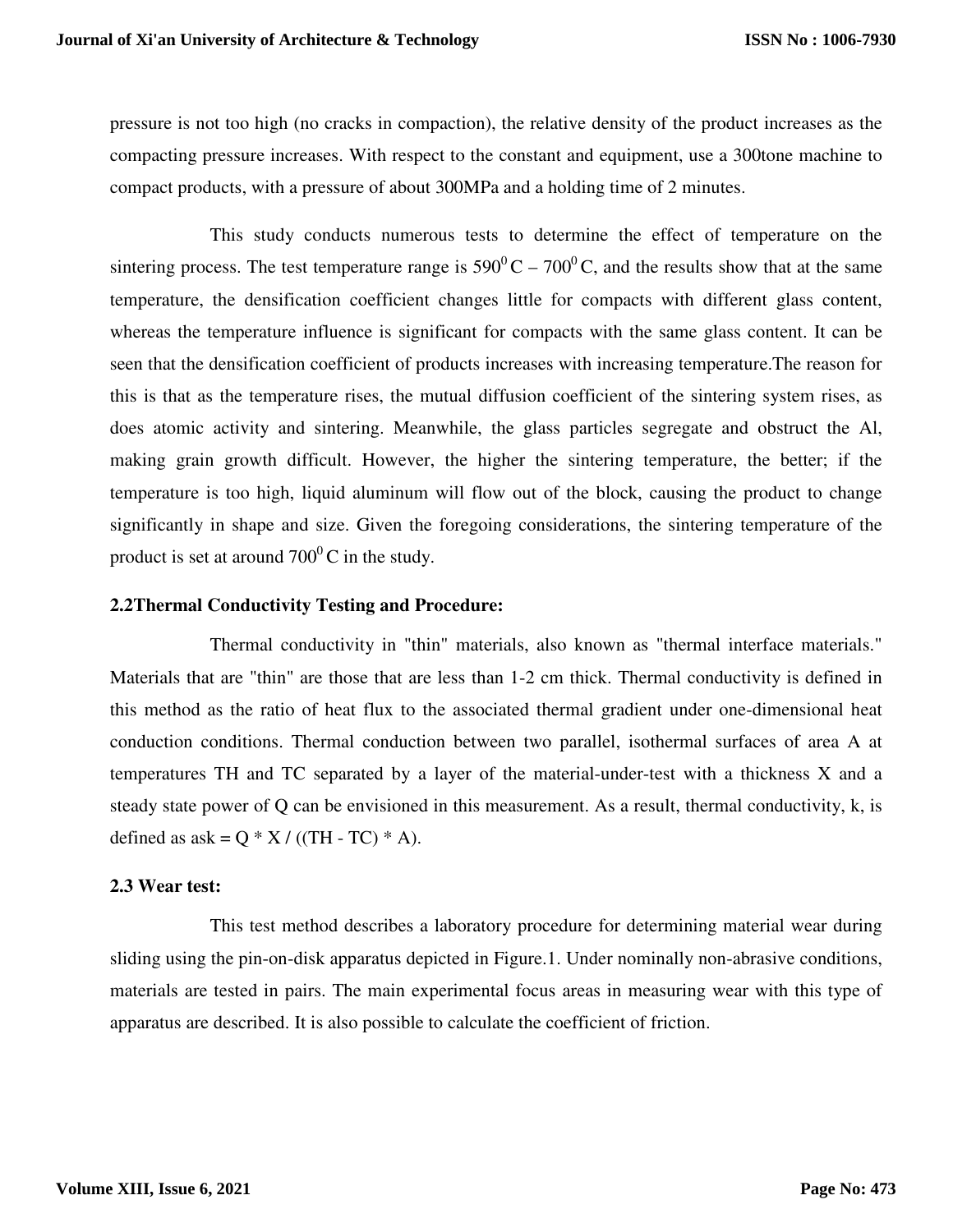

Figure.1: Pin on disc

# **2.4Tensile test**

The Universal testing machine was utilized to the ductile testing and test samples as appeared in the Figure.2; this test is utilized to locate the pliable conduct of the composites.



Figure.2: Work Specimen obtained from powder metallurgy

### **2.5. Hardness test**

In those strategies, Brinell hardness test is utilized for the hardness testing shown in Figure.3 and applying load is 600kgf, 10mm steel ball utilizing to the infiltration after 15 sec evacuate the heap and measure the entrance gap distance across by utilizing the magnifying lens.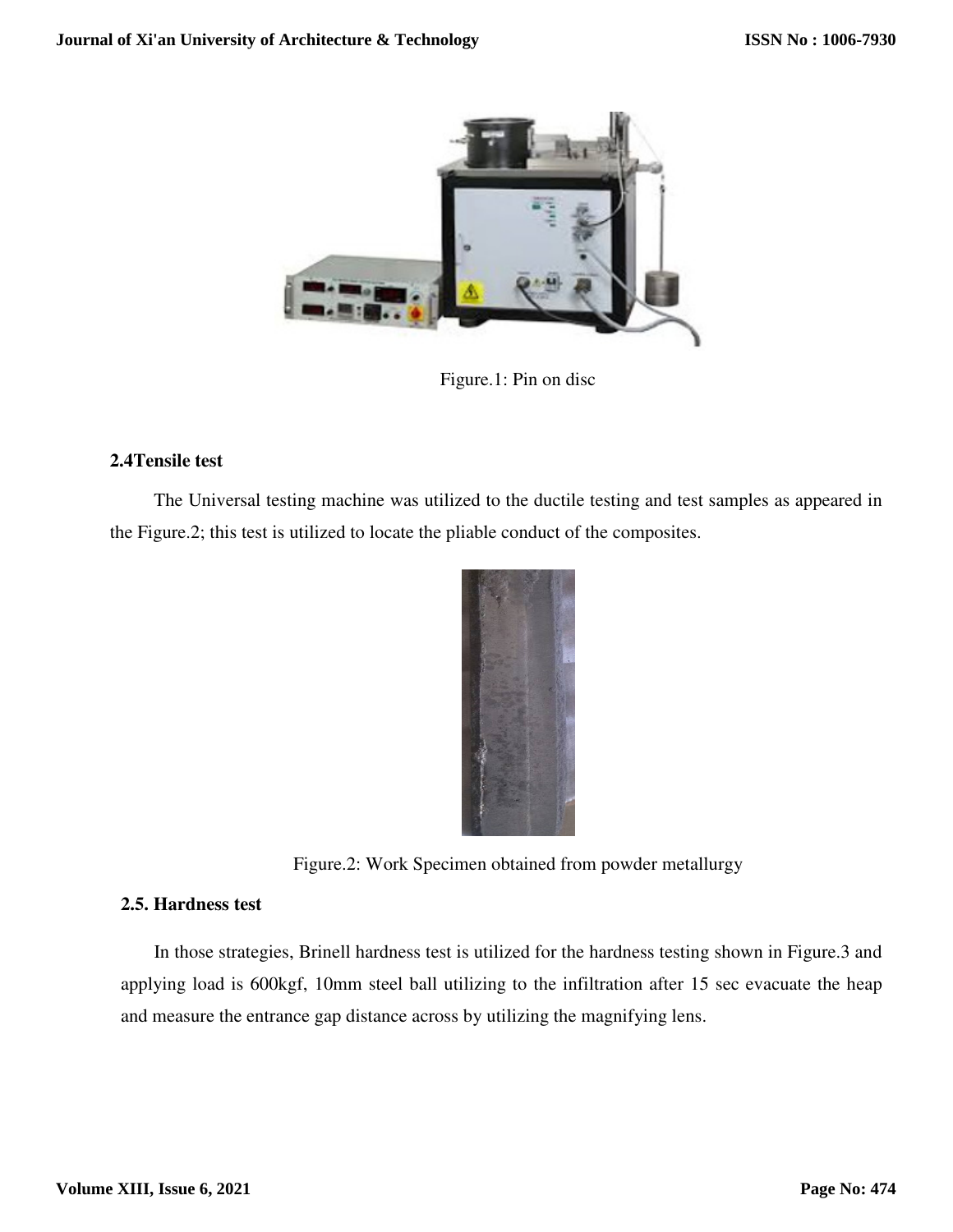

Figure.3: Brinell hardness testing machine

# **2.6. Density test**

Thickness is a material's mass per unit volume. The proportion of the mass of a given volume of material at 23°C to a similar volume of deionized water is measured as particular gravity.



Figure.4: Mettler balance Electronic weighing machine

Particular gravity and thickness are especially relevant because plastic is sold on a perpound basis, and a lower thickness or particular gravity implies more material per pound or fluctuating part weight. Mettler equilibrium Figure 4 depicts an electronic weighing machine.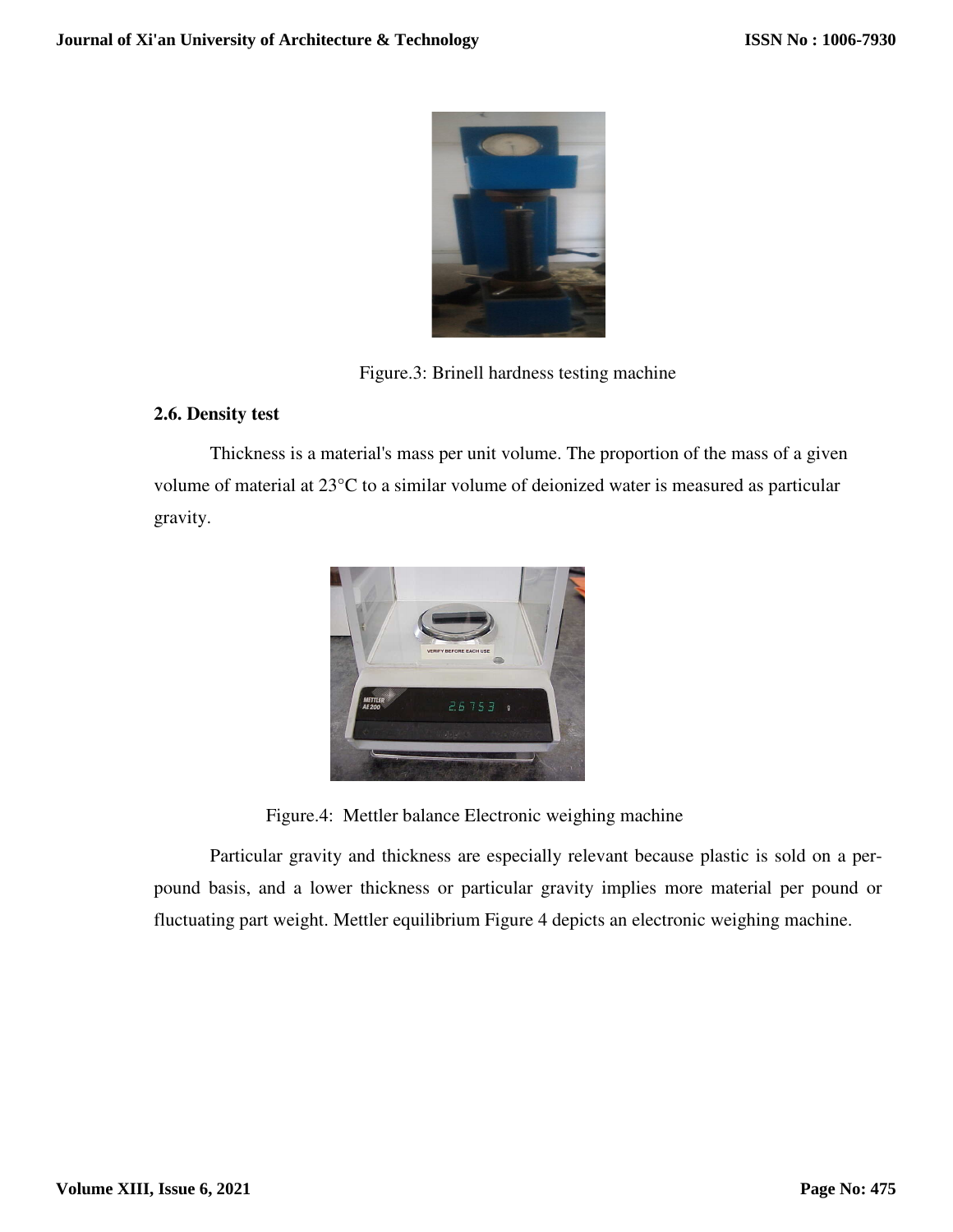#### **3. Results and discussion**

#### **3.1Tensile test**

The tensile strength variations shown in Figure 5. The below graph shows that the increase in the amount of glass content while decreases the tensile strength of the composite because of the density of material decreases, brittleness increases & porosity increases.



Figure.5: Tensile strength varies with weight % of glass

# **3.2 Hardness test**

Measurement of hardness shown in Figure 6. From the below results, the hardness increases correspondingly with the glass content because of internal energy increases due to porosity.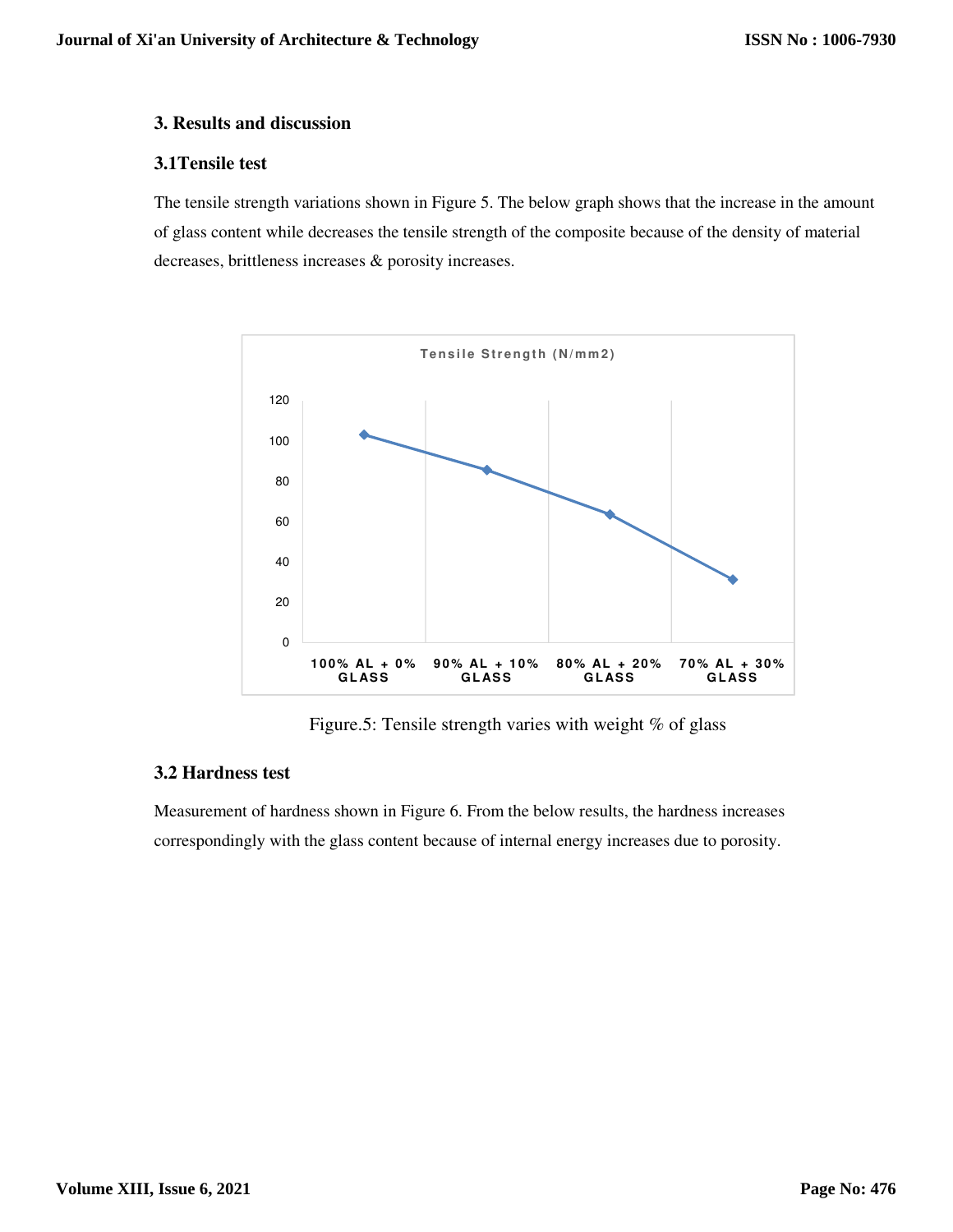

Figure.6: Hardness varies with weight % of glass

### **3.3 Thermal conductivity test**

From the results shown in Figure 7, increase in the glass content, increases the thermal conductivity because the thermal conductivity is higher than to the Al-319, the thermal conductivity of the composites increases with the corresponding increase in the porosity.



Figure.7: Thermal conductivity varies with weight % of glass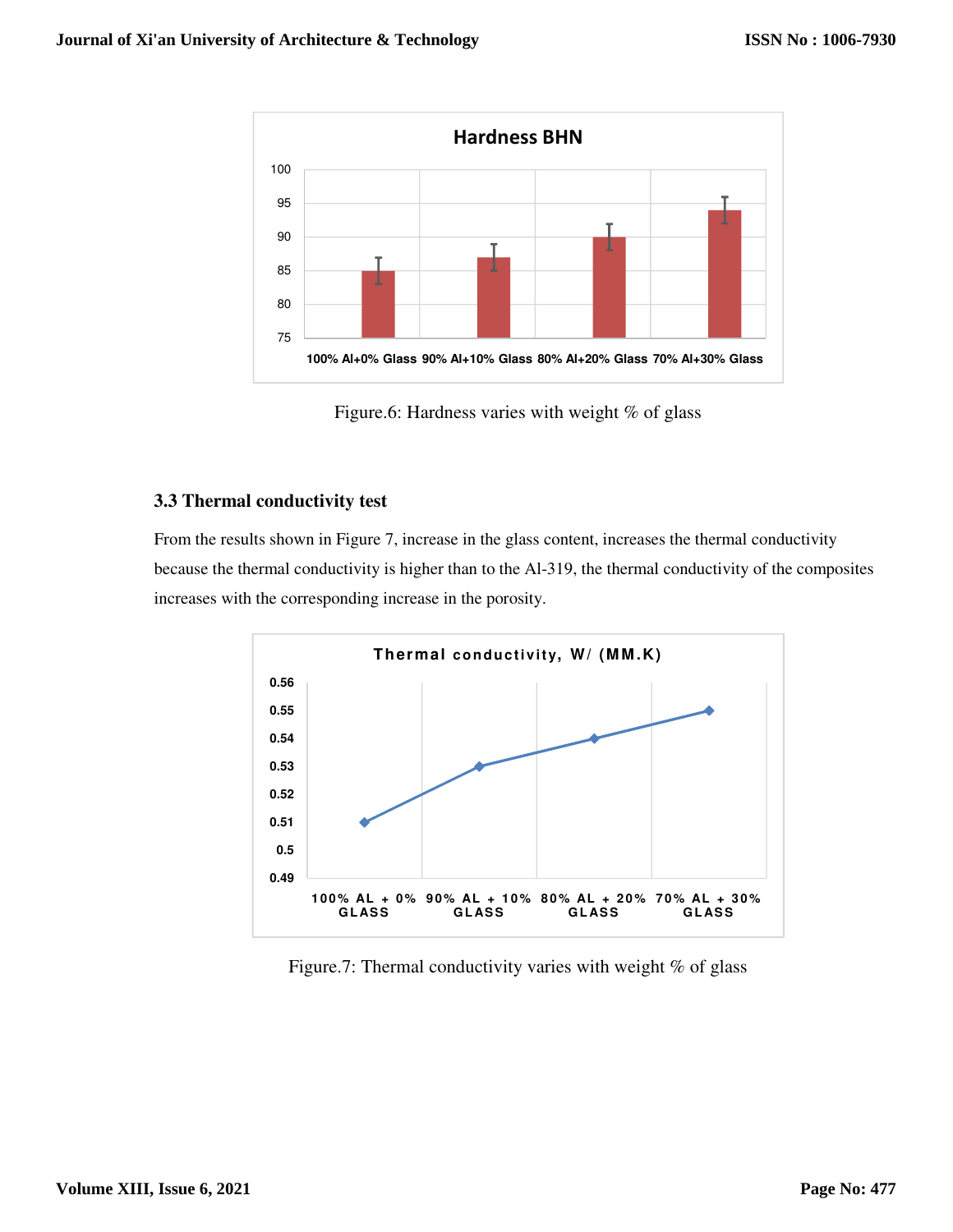### **3.4 Density test**

The graph (Figure 8) shown that increasing the glass content in samples, decreases the density of The graph (Figure 8) shown that increasing the glass content in samples, decreases the density of the samples respectively because the glass density is less compared to the density of the aluminum alloy 319.



Figure.8: Density varies with weight % of glass

# **3.5 Wear behavior**

The wear rate of the produced composite with recycled glass is shown in below Figure. The wear rate decreases with increases recycled glass. It was found that minimum wear rate at 90% Al + 10% glass.



Figure.9: wear rate of pure aluminum with load constant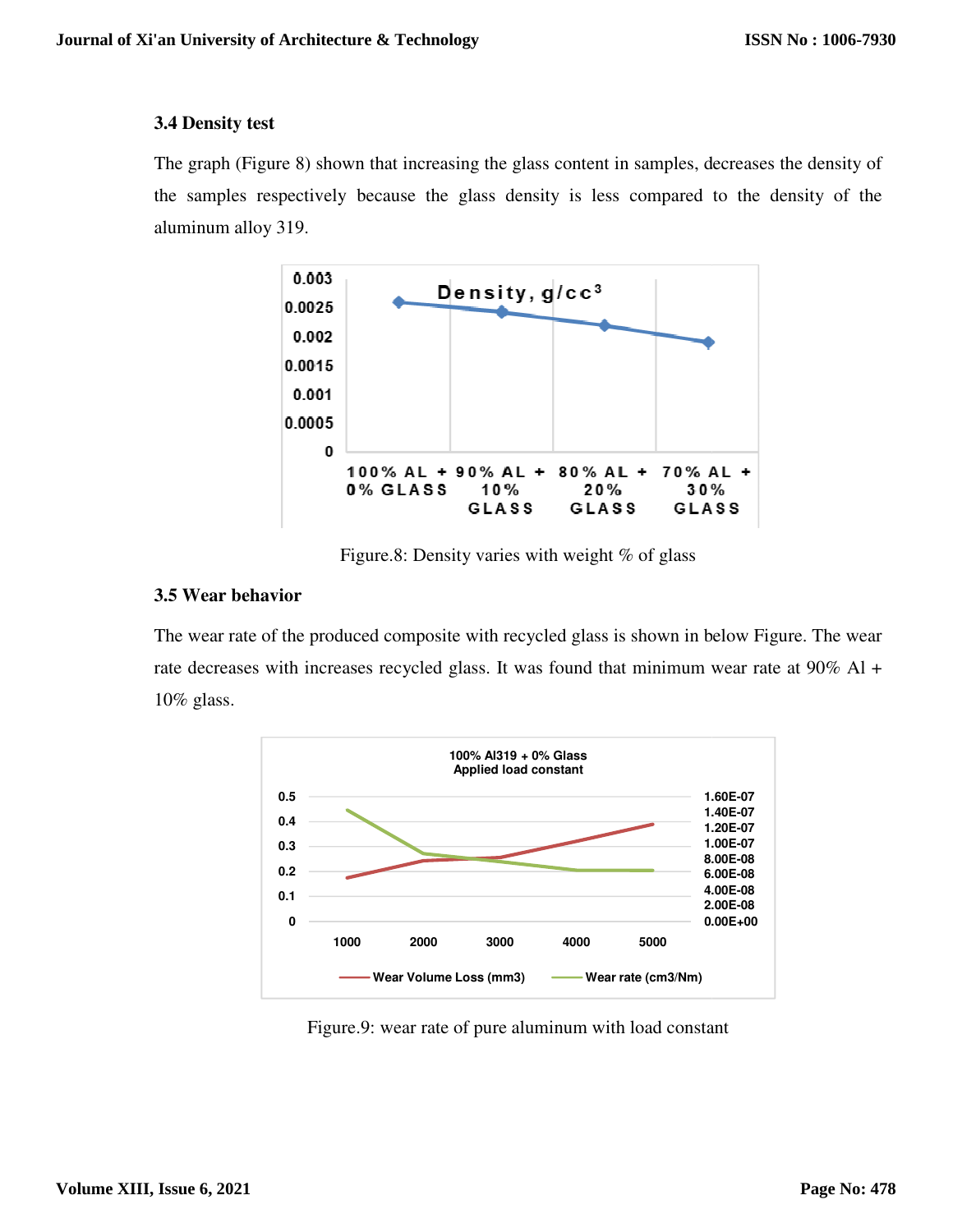

Figure.10: wear rate of pure aluminum sliding distance constant



Figure.11: wear rate of sample (90% Al + 10% Glass) applied load constant



Figure.12:wear rate of sample (90% Al + 10% Glass) sliding distance constant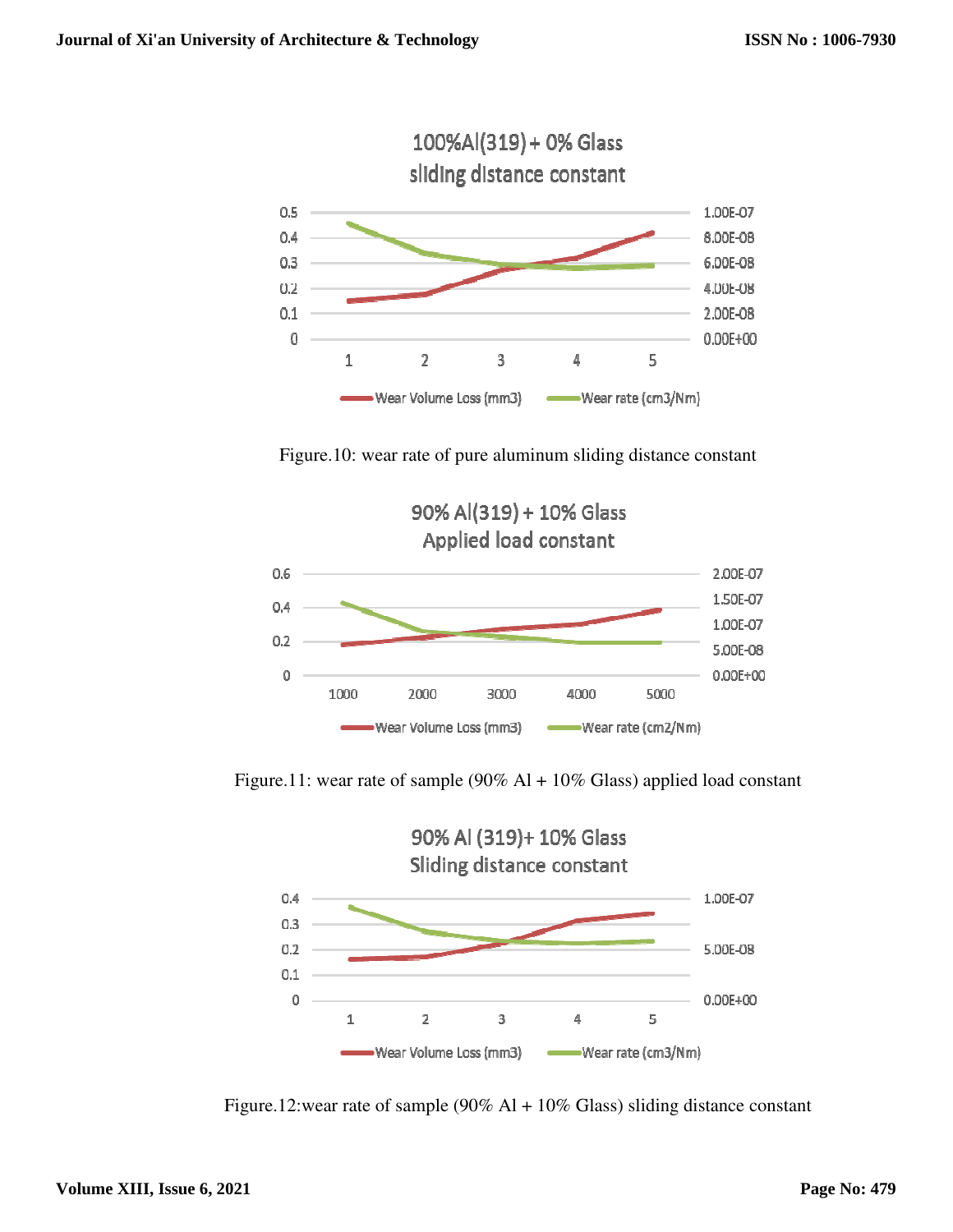

Figure.13:wear rate of sample (70% Al + 30% Glass) sliding distance constant

# **4.Conclusion**

It has been determined that the addition of glass reinforcement increases hardness because load penetration is reduced and internal energy is increased.

Thermal conductivity increases compared to the pure aluminium because glass is used as reinforcement.

• Wear properties are good because of the hardness increases and for the glass; there is the low coefficientof friction.

The density decreases since the glass density is less than the aluminium density

The tensile strength compared to the pure aluminium 319 alloy decreases due to porosity and the brittleness due to the glass.

• The above results and graphs the best properties are obtained at the 20% glass content.

### **References**

- 1. Chinnamahammad bhasha, A.; Balamurugan, K. (2020). Fracture analysis of fuselage wing joint developed by aerodynamic structural materials. Materials Today: Proceedings, S2214785320356765.
- 2. Chinnamahammad Bhasha, A., Balamurugan, K. Fabrication and property evaluation of Al  $6061 + x\%$  (RHA + TiC) hybrid metal matrix composite. SN Appl. Sci. 1, 977 (2019).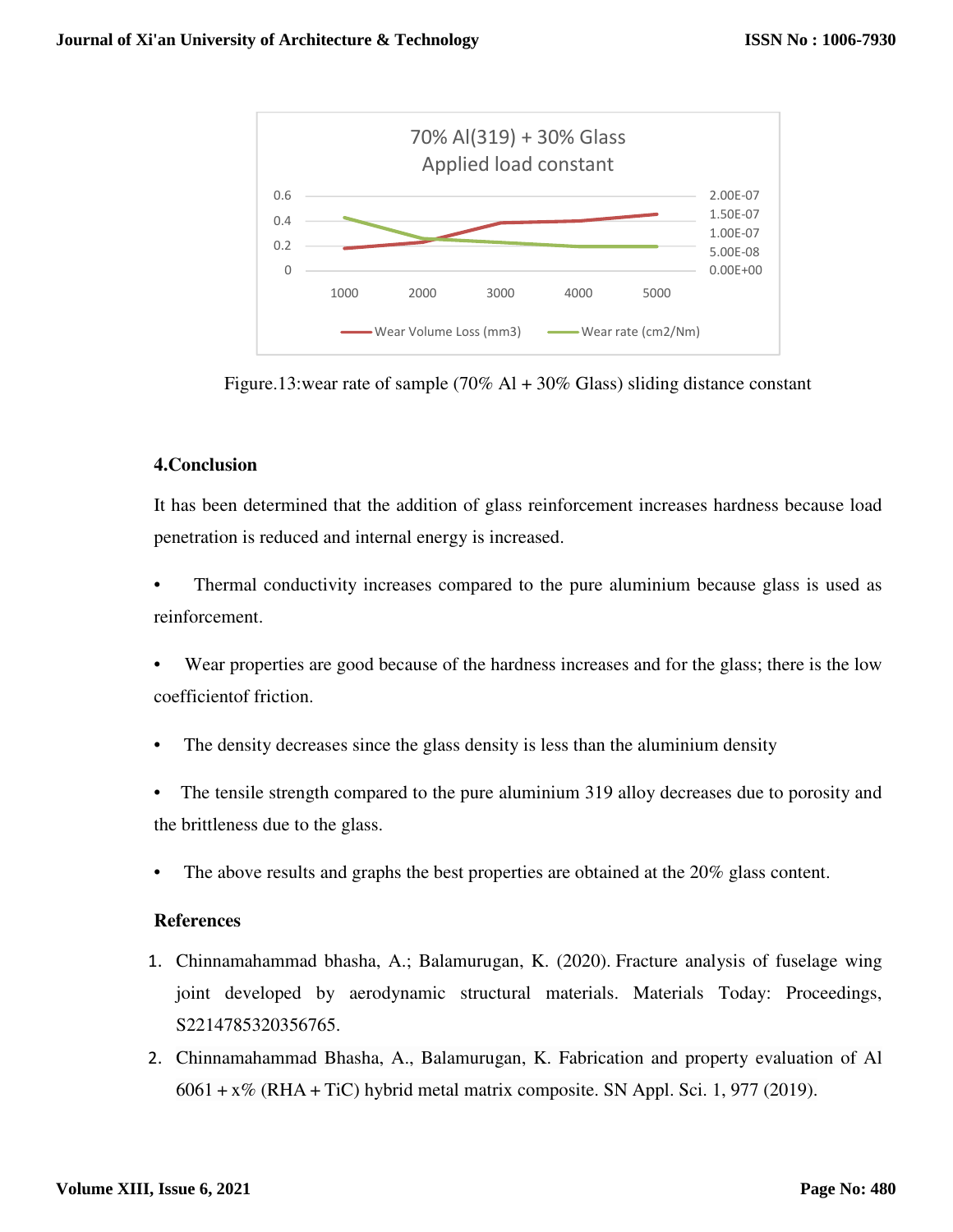- 3. Bhasha, A.C., Balamurugan, K. End mill studies on Al6061 hybrid composite prepared by ultrasonic-assisted stir casting. Multiscale and Multidiscip. Model. Exp. and Des. (2020).
- 4. Bhasha, A.C. and Balamurugan, K., 2020, July. Multi-objective optimization of high-speed end milling on Al6061/3% RHA/6% TiC reinforced hybrid composite using Taguchi coupled GRA. In 2020 International Conference on Computational Intelligence for Smart Power System and Sustainable Energy (CISPSSE) (pp. 1-6). IEEE.
- 5. Balamurugan, K., 2021. Fracture analysis of fuselage wing joint developed by aerodynamic structural materials. Materials Today: Proceedings, 38, pp.2555-2562.
- 6. Choi, D.-H., et al.: Microstructure and mechanical property of A356 based composite by friction stir processing. Trans. Nonferrous Met. Soc. China 23, 335–340 (2013).
- 7. Srinivasu, R., Sambasiva, A., Madhusudhan, G., Srinivasa, K.: Friction stir surfacing of cast A356 aluminum end silicon alloy with boron carbide and molybdenum disulphide powders. Def. Technol. 11, 140–146 (2015)
- 8. Santella, M.-L., Engstrom, T., Storjohann, D., Pan, T.-Y.: Effects of friction stir processing on mechanical properties of the cast aluminum alloys A319 and A356. Scripta Mater. 53, 201– 206 (2005)
- 9. Chainarong, S., Muangjunburee, P., Suthummanon, S.: Friction stir processing of SSM356 aluminium alloy, 12th global congress on manufacturing and management, GCMM 2014. Procedia Eng. 97, 732–740 (2014) 11. Ma, Z.-Y., Sharma, S.-R., Mishra, R.-S.: Effect of friction stir processing on the microstructure of cast A356 aluminum. Mater. Sci. Eng. A433 (1), 269–278 (2006)
	- 10. Xu, B., et al.: Preparation and properties of sintered molybdenum doped with La2O3/MoSi2. Int. J. Refract. Met. Hard Mater. 28, 150–154 (2010) 13. Chawla, N.: Industrial paper, "Metal Matrix Composites in automotive applications", advanced materials and processes, pp. 26–31 (2006)
	- 11. Yao Guinia, b\*, Sun Keweia, **Research on preparation of recycled glass / aluminum matrix composites with powder metallurgy**, 2011 International Conference on Computer Distributed Control and Intelligent Environmental Monitoring.
	- 12. Frederick T. Wallenberger, James C. Watson, and Hong Li, PPG Industries, Inc. Glass Fibers, © 2001 ASM International. All Rights Reserved. ASM Handbook, Vol. 21: Composites (#06781G).